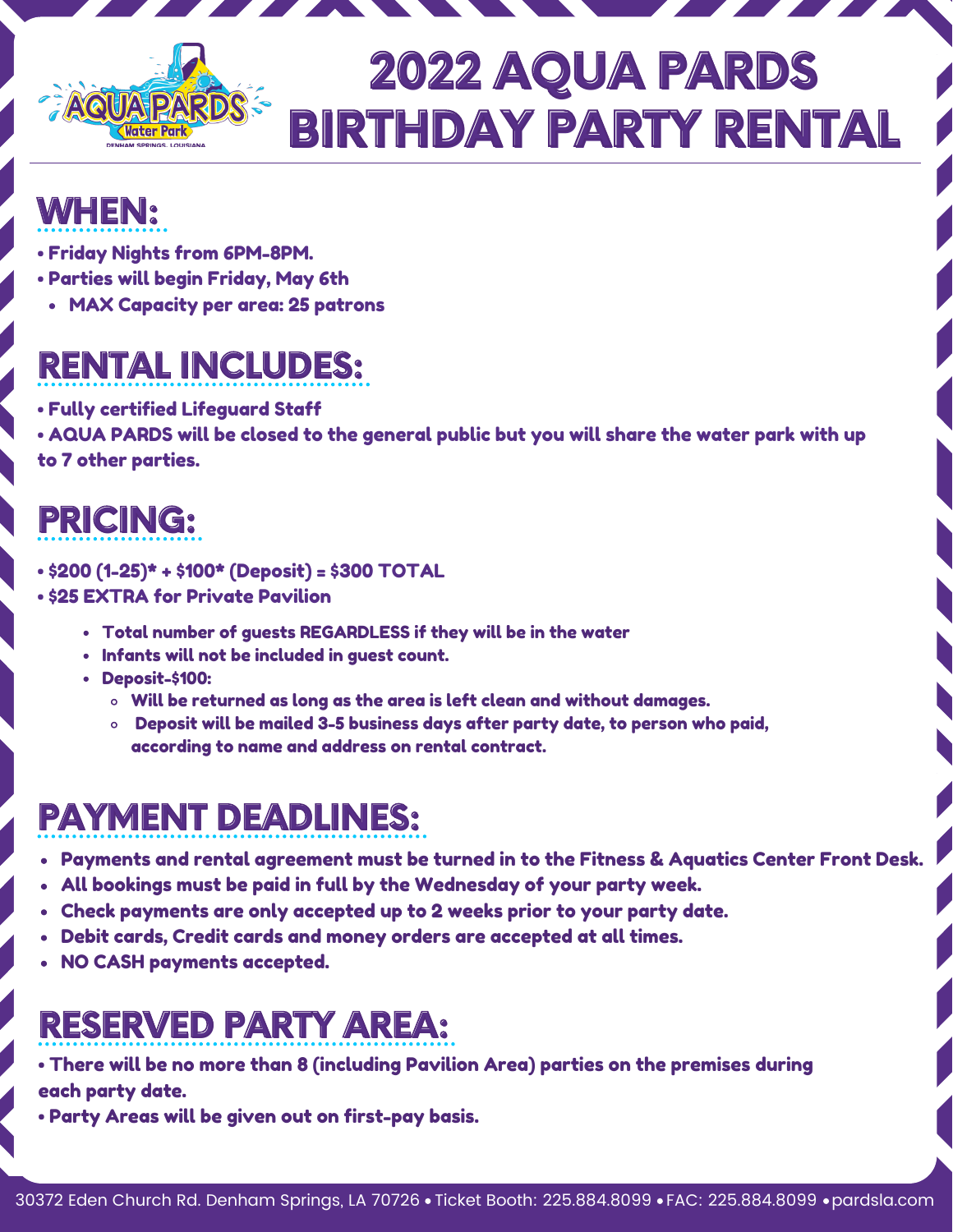#### **RAIN OUTS:**

- If, on the rental day, the weather appears to be bad for parties, PARDS will make its' best effort to contact you in a timely matter and re-schedule the party for another day.
- The rain out\* options include:
- Re-schedule the party for an available Friday in the future.
- Cancel the party and receive a full refund. (check will be mailed 3-5 business days after party date, to person who paid, according to name and address on rental contract.)
- Book the Pavilion Area for 2 hours during normal operating hours.
- If the weather gets bad during your party and there is a "rain out", the following rules will take effect:
- If the "rain out" occurs within the first hour (before 7PM), a FULL refund will be given. (check will be mailed 3-5 business days after party date, to person who paid, according to name and address on rental contract.)
- If the "rain out" occurs after the first hour (7-8PM), there will be no compensation given.
- Rain outs include Thunder and Lightning.

#### **FOOD:**

- Food will be available for purchase at the concession stand during your party
- A menu will be available with package options TBA.
- You MAY bring a Birthday Cake, plates, napkins and eating utensils ONLY (We do not have a refrigerator to store your cake)

# **IMPORTANT EXTRA INFO:**

- Party host (plus 1) can arrive at 5:45PM (15 min early) to set up and decorate their area.
- Glitter, confetti, and small sized decorations are NOT permitted.
- Guests may NOT enter water until the designated start time of their party.
- Only USCG approved flotation devices will be allowed inside. NO ARM FLOATIES!
- Please do not bring any toys into park, which include but are not limited to: water guns, balls, diving sticks or rings, floating tubes, and/or inner-tubes.
- No outside furniture of any type.
- PROPER swim attire must be worn by ALL guests that plan on entering the water.

\*If at any time, you and/or your party feel that AQUA PARDS is not meeting your standards and/or expectations, please notify a STAFF member or SUPERVISOR on duty. These rules are implemented to ensure the highest level of safety for your party and our STAFF so that everyone can enjoy AQUA PARDS. Thank you for your patronage.

ALL RULES of AQUA PARDS apply to rentals.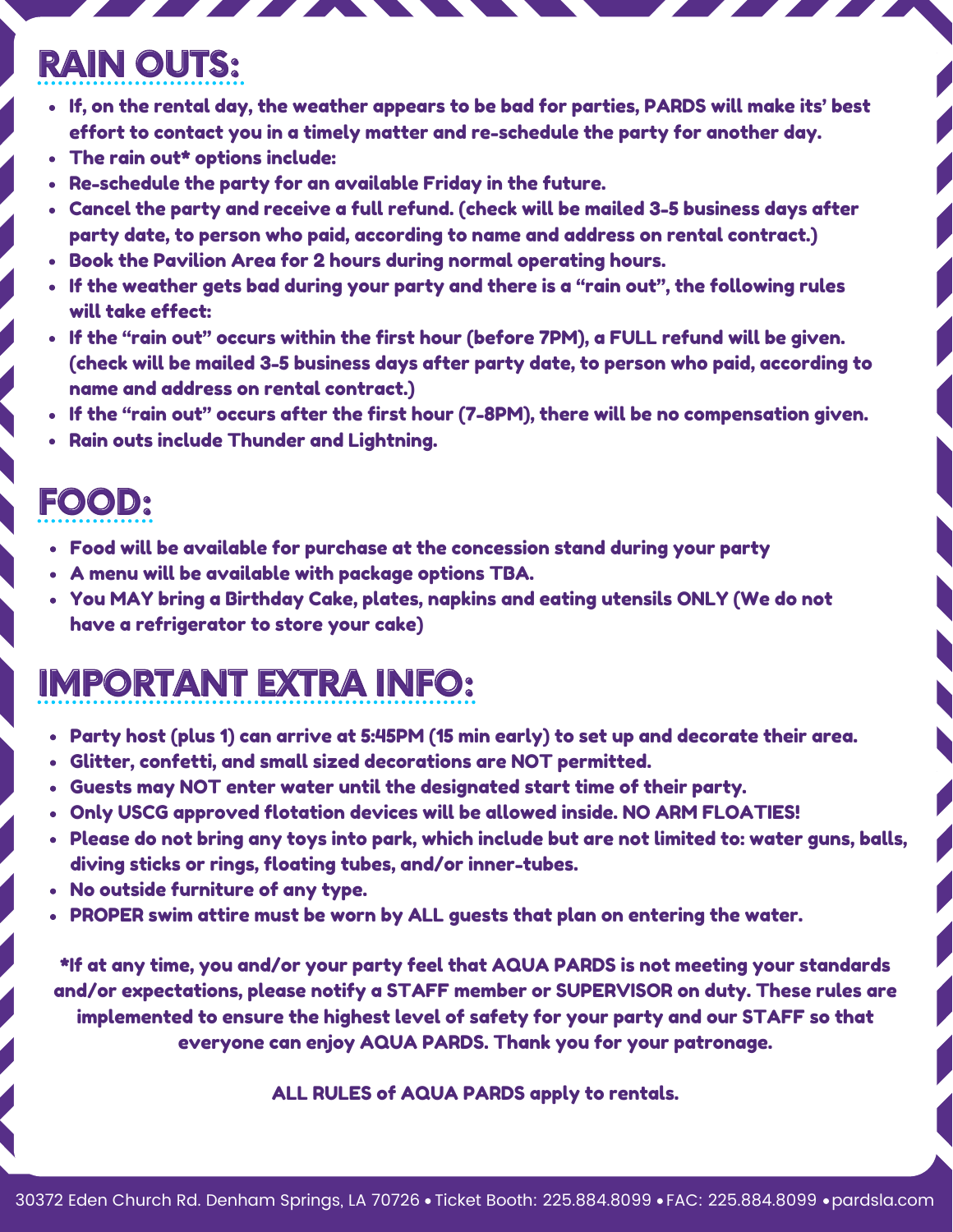#### TODAY'S DATE:

| STREET ADDRESS: ________________________CITY: ____________________________ZIP: _________<br><u>Please indicate which rain-out option you prefer:</u><br>An available Friday in the future ______<br>Book party pavilion for 2 hrs______<br>Cancellation______<br>I understand that no more than 25 total guests are allowed to enter the park for my party. <b>Initial:</b><br>To the fullest extent permitted by the Laws and Regulations, Renter shall indemnify, defend and hold harmless Owner and their<br>consultants, agents and employees from and against all claims, damages losses and expenses, direct, indirect or consequential<br>(including but not limited to fees and charges of engineers, architects, attorneys and other professionals and court and arbitrary costs)<br>arising out of or resulting from the applicable performance, constructions, installation, and/or maintenance provided that any such<br>claim, damage or loss or expense $(a)$ is attributed to bodily injury, sickness, diseases or death, or injury to or destruction of tangible<br>property including the loss of use resulting there from and (b) is caused in whole or in part by any person or organization directly or<br>indirectly employed by any of them to perform or furnish any of the work or anyone for whose acts, any of them may be liable,<br>regardless of whether or not it is caused in part by a party indemnified hereunder or arises by or is imposed by Law and Regulations<br>regardless of the negligence of any such party.<br>ASSIGNABILITY: The Renter shall not make a sublease or any assignment of this rental agreement in whole or in part, without the prior<br>written consent of the Owner.<br>2021.<br><b>OWNER</b><br>RENTER<br>If YOU cancel the event, PARDS will keep the Deposit Fee of \$100. |  |  |                                                                                |
|--------------------------------------------------------------------------------------------------------------------------------------------------------------------------------------------------------------------------------------------------------------------------------------------------------------------------------------------------------------------------------------------------------------------------------------------------------------------------------------------------------------------------------------------------------------------------------------------------------------------------------------------------------------------------------------------------------------------------------------------------------------------------------------------------------------------------------------------------------------------------------------------------------------------------------------------------------------------------------------------------------------------------------------------------------------------------------------------------------------------------------------------------------------------------------------------------------------------------------------------------------------------------------------------------------------------------------------------------------------------------------------------------------------------------------------------------------------------------------------------------------------------------------------------------------------------------------------------------------------------------------------------------------------------------------------------------------------------------------------------------------------------------------------------------------------------------------------------|--|--|--------------------------------------------------------------------------------|
|                                                                                                                                                                                                                                                                                                                                                                                                                                                                                                                                                                                                                                                                                                                                                                                                                                                                                                                                                                                                                                                                                                                                                                                                                                                                                                                                                                                                                                                                                                                                                                                                                                                                                                                                                                                                                                            |  |  |                                                                                |
|                                                                                                                                                                                                                                                                                                                                                                                                                                                                                                                                                                                                                                                                                                                                                                                                                                                                                                                                                                                                                                                                                                                                                                                                                                                                                                                                                                                                                                                                                                                                                                                                                                                                                                                                                                                                                                            |  |  |                                                                                |
|                                                                                                                                                                                                                                                                                                                                                                                                                                                                                                                                                                                                                                                                                                                                                                                                                                                                                                                                                                                                                                                                                                                                                                                                                                                                                                                                                                                                                                                                                                                                                                                                                                                                                                                                                                                                                                            |  |  |                                                                                |
|                                                                                                                                                                                                                                                                                                                                                                                                                                                                                                                                                                                                                                                                                                                                                                                                                                                                                                                                                                                                                                                                                                                                                                                                                                                                                                                                                                                                                                                                                                                                                                                                                                                                                                                                                                                                                                            |  |  |                                                                                |
|                                                                                                                                                                                                                                                                                                                                                                                                                                                                                                                                                                                                                                                                                                                                                                                                                                                                                                                                                                                                                                                                                                                                                                                                                                                                                                                                                                                                                                                                                                                                                                                                                                                                                                                                                                                                                                            |  |  |                                                                                |
|                                                                                                                                                                                                                                                                                                                                                                                                                                                                                                                                                                                                                                                                                                                                                                                                                                                                                                                                                                                                                                                                                                                                                                                                                                                                                                                                                                                                                                                                                                                                                                                                                                                                                                                                                                                                                                            |  |  |                                                                                |
|                                                                                                                                                                                                                                                                                                                                                                                                                                                                                                                                                                                                                                                                                                                                                                                                                                                                                                                                                                                                                                                                                                                                                                                                                                                                                                                                                                                                                                                                                                                                                                                                                                                                                                                                                                                                                                            |  |  |                                                                                |
|                                                                                                                                                                                                                                                                                                                                                                                                                                                                                                                                                                                                                                                                                                                                                                                                                                                                                                                                                                                                                                                                                                                                                                                                                                                                                                                                                                                                                                                                                                                                                                                                                                                                                                                                                                                                                                            |  |  |                                                                                |
|                                                                                                                                                                                                                                                                                                                                                                                                                                                                                                                                                                                                                                                                                                                                                                                                                                                                                                                                                                                                                                                                                                                                                                                                                                                                                                                                                                                                                                                                                                                                                                                                                                                                                                                                                                                                                                            |  |  |                                                                                |
|                                                                                                                                                                                                                                                                                                                                                                                                                                                                                                                                                                                                                                                                                                                                                                                                                                                                                                                                                                                                                                                                                                                                                                                                                                                                                                                                                                                                                                                                                                                                                                                                                                                                                                                                                                                                                                            |  |  |                                                                                |
|                                                                                                                                                                                                                                                                                                                                                                                                                                                                                                                                                                                                                                                                                                                                                                                                                                                                                                                                                                                                                                                                                                                                                                                                                                                                                                                                                                                                                                                                                                                                                                                                                                                                                                                                                                                                                                            |  |  |                                                                                |
|                                                                                                                                                                                                                                                                                                                                                                                                                                                                                                                                                                                                                                                                                                                                                                                                                                                                                                                                                                                                                                                                                                                                                                                                                                                                                                                                                                                                                                                                                                                                                                                                                                                                                                                                                                                                                                            |  |  |                                                                                |
|                                                                                                                                                                                                                                                                                                                                                                                                                                                                                                                                                                                                                                                                                                                                                                                                                                                                                                                                                                                                                                                                                                                                                                                                                                                                                                                                                                                                                                                                                                                                                                                                                                                                                                                                                                                                                                            |  |  |                                                                                |
|                                                                                                                                                                                                                                                                                                                                                                                                                                                                                                                                                                                                                                                                                                                                                                                                                                                                                                                                                                                                                                                                                                                                                                                                                                                                                                                                                                                                                                                                                                                                                                                                                                                                                                                                                                                                                                            |  |  |                                                                                |
|                                                                                                                                                                                                                                                                                                                                                                                                                                                                                                                                                                                                                                                                                                                                                                                                                                                                                                                                                                                                                                                                                                                                                                                                                                                                                                                                                                                                                                                                                                                                                                                                                                                                                                                                                                                                                                            |  |  |                                                                                |
|                                                                                                                                                                                                                                                                                                                                                                                                                                                                                                                                                                                                                                                                                                                                                                                                                                                                                                                                                                                                                                                                                                                                                                                                                                                                                                                                                                                                                                                                                                                                                                                                                                                                                                                                                                                                                                            |  |  |                                                                                |
| Returned Check Fee: A \$25 fee will be charged for any check returned.                                                                                                                                                                                                                                                                                                                                                                                                                                                                                                                                                                                                                                                                                                                                                                                                                                                                                                                                                                                                                                                                                                                                                                                                                                                                                                                                                                                                                                                                                                                                                                                                                                                                                                                                                                     |  |  |                                                                                |
|                                                                                                                                                                                                                                                                                                                                                                                                                                                                                                                                                                                                                                                                                                                                                                                                                                                                                                                                                                                                                                                                                                                                                                                                                                                                                                                                                                                                                                                                                                                                                                                                                                                                                                                                                                                                                                            |  |  | $\boxed{\textbf{Initial:}\_\_\_\_\_\_\_\_\_\_\_}$<br><u>  Initial: _______</u> |
| <b>Below for Office ONLY</b>                                                                                                                                                                                                                                                                                                                                                                                                                                                                                                                                                                                                                                                                                                                                                                                                                                                                                                                                                                                                                                                                                                                                                                                                                                                                                                                                                                                                                                                                                                                                                                                                                                                                                                                                                                                                               |  |  |                                                                                |
| Deposit Amt:__________Pmt Type:                                                                                                                                                                                                                                                                                                                                                                                                                                                                                                                                                                                                                                                                                                                                                                                                                                                                                                                                                                                                                                                                                                                                                                                                                                                                                                                                                                                                                                                                                                                                                                                                                                                                                                                                                                                                            |  |  |                                                                                |